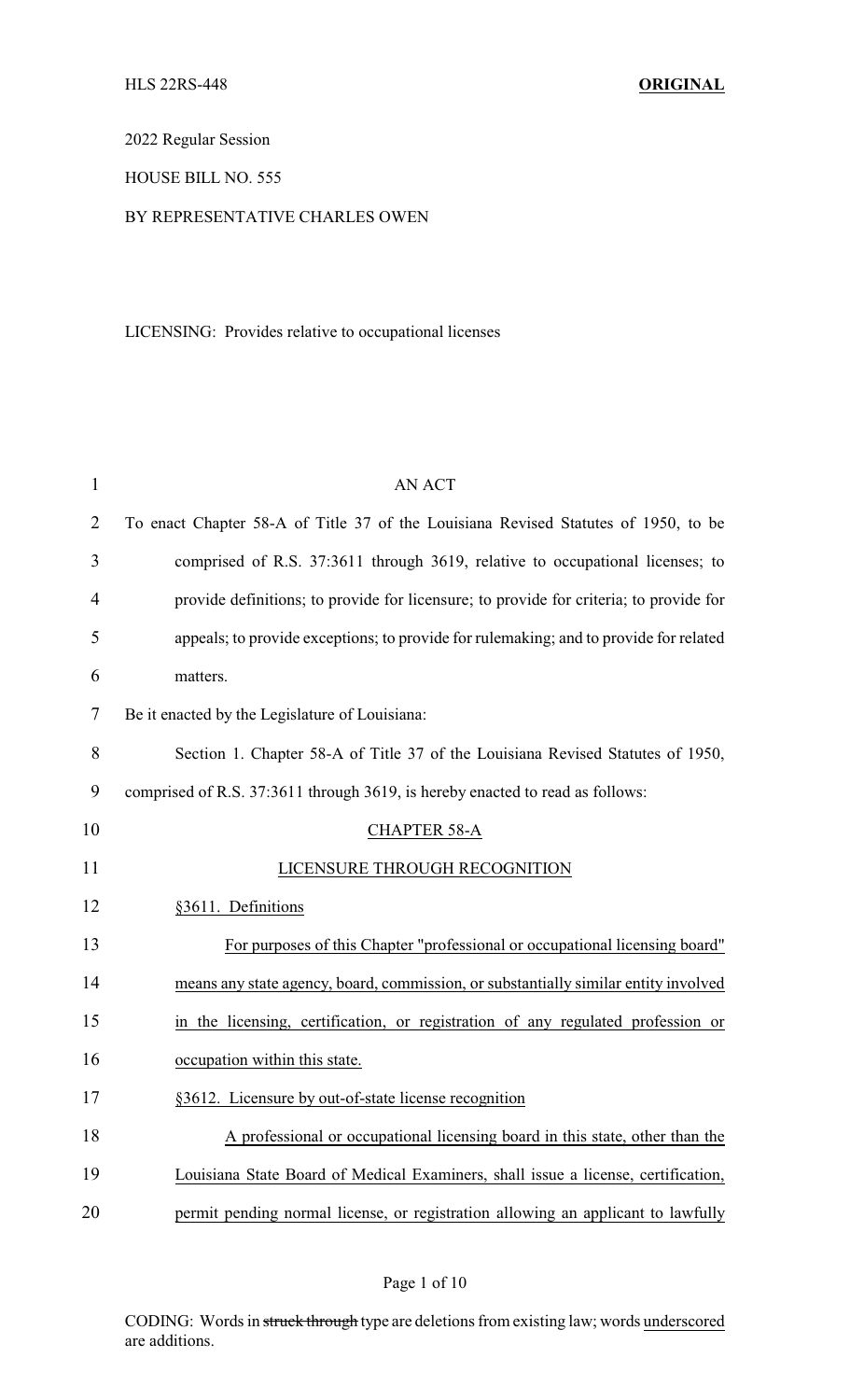| $\mathbf{1}$   | practice an applicant's occupation in this state, if upon application to the board, the   |
|----------------|-------------------------------------------------------------------------------------------|
| $\overline{2}$ | applicant can show that all of the following conditions are met:                          |
| 3              | (1) The applicant holds a current and valid occupational license in another               |
| 4              | state in an occupation with a similar scope of practice, as determined by the board       |
| 5              | in this state.                                                                            |
| 6              | The applicant has held the occupational license in the other state for at<br>(2)          |
| 7              | least one year.                                                                           |
| 8              | (3) The applicant has passed all examinations and met all education, training,            |
| 9              | and experience standards required by the board in the other state.                        |
| 10             | The applicant is held in good standing by the board in the other state.<br>(4)            |
| 11             | The applicant does not have a disqualifying criminal record as<br>(5)                     |
| 12             | determined by the board in this state under the laws of this state.                       |
| 13             | (6) The applicant has not had an occupational license revoked by a board in               |
| 14             | another state because of negligence or intentional misconduct related to the              |
| 15             | applicant's work in the occupation.                                                       |
| 16             | The applicant did not surrender an occupational license because of<br>(7)                 |
| 17             | negligence or intentional misconduct related to the person's work in the occupation       |
| 18             | in another state.                                                                         |
| 19             | The applicant does not have a complaint, allegation, or investigation<br>(8)              |
| 20             | pending before a board in another state which relates to unprofessional conduct or        |
| 21             | an alleged crime. If the applicant has a complaint, allegation, or investigation          |
| 22             | pending, the board in this state shall not issue or deny an occupational license to the   |
| 23             | applicant until the complaint, allegation, or investigation is resolved, or the applicant |
| 24             | otherwise satisfies the criteria for licensure in this state to the satisfaction of the   |
| 25             | board in this state.                                                                      |
| 26             | The applicant pays all applicable fees in this state.<br>(9)                              |
| 27             | The applicant simultaneously applies for a permanent license; if the<br>(10)              |
| 28             | applicant fails to qualify for a permanent license as determined by the occupational      |
| 29             | or licensing board once the permanent application is vetted, the permit automatically     |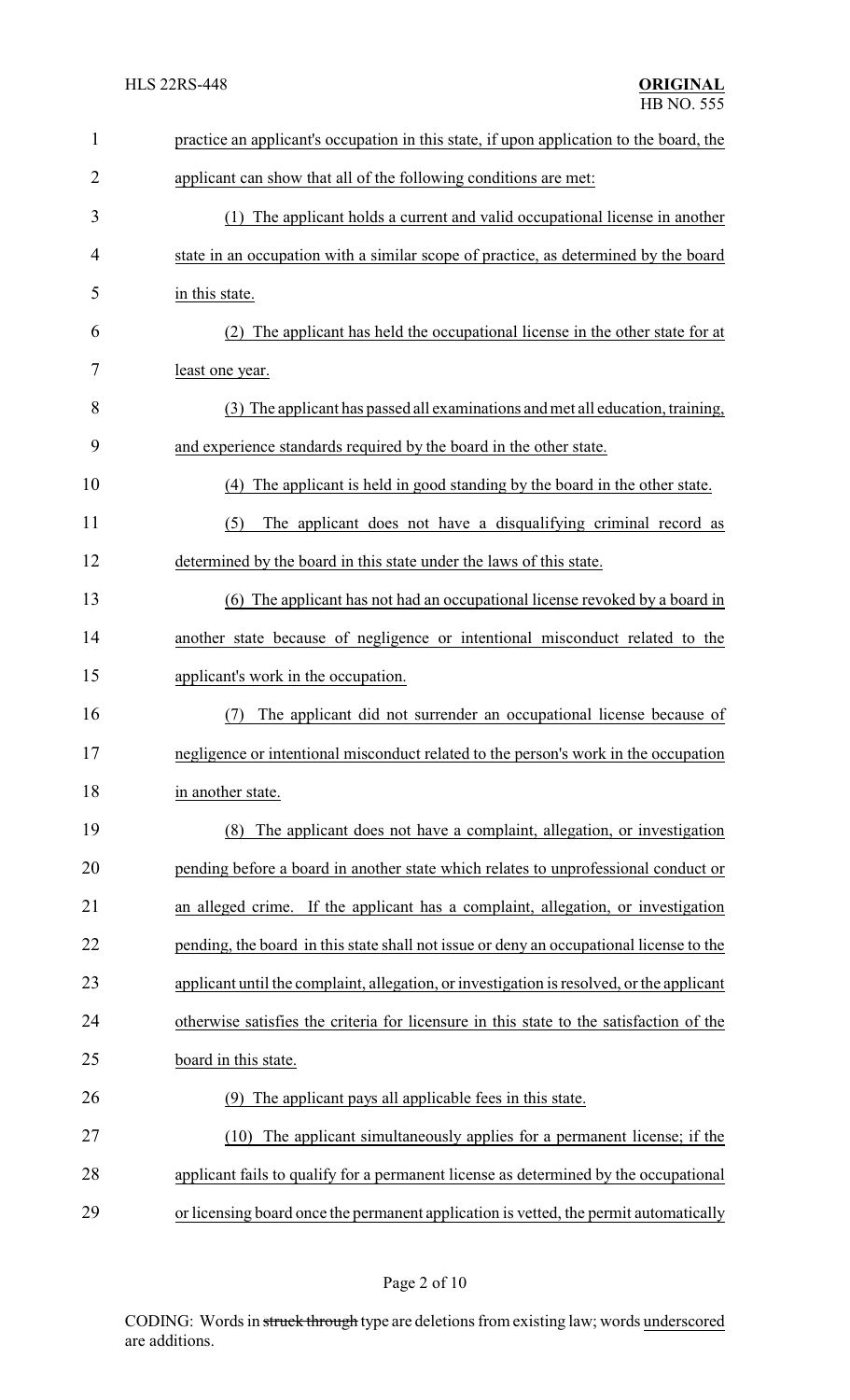| $\mathbf{1}$   | terminates. For healthcare licensing boards, the applicant shall meet all of the          |  |
|----------------|-------------------------------------------------------------------------------------------|--|
| $\overline{2}$ | qualifications for licensure required by the board in order to obtain a permanent         |  |
| 3              | license.                                                                                  |  |
| 4              | §3613. Licensure through work experience                                                  |  |
| 5              | A professional or occupational licensing board in this state, other than the              |  |
| 6              | Louisiana State Board of Medical Examiners, shall issue a license, certification,         |  |
| 7              | permit pending normal license, or registration to allow an applicant to lawfully          |  |
| 8              | practice the applicant's occupation in this state, if upon application to the board, the  |  |
| 9              | applicant can show that all of the following conditions are met:                          |  |
| 10             | (1) The applicant worked in a state that does not use an occupational license             |  |
| 11             | or government certification to regulate a lawful occupation, but this state uses an       |  |
| 12             | occupational license or government certification to regulate a lawful occupation with     |  |
| 13             | a similar scope of practice, as determined by the board in this state.                    |  |
| 14             | The applicant worked for at least three years in the lawful occupation.<br>(2)            |  |
| 15             | (3) The applicant has not had an occupational license revoked by a board in               |  |
| 16             | another state because of negligence or intentional misconduct related to the              |  |
| 17             | applicant's work in the occupation.                                                       |  |
| 18             | The applicant did not surrender an occupational license because of<br>(4)                 |  |
| 19             | negligence or intentional misconduct related to the person's work in the occupation       |  |
| 20             | in another state.                                                                         |  |
| 21             | The applicant does not have a disqualifying criminal record as<br>(5)                     |  |
| 22             | determined by the board in this state under the laws of this state.                       |  |
| 23             | (6) The applicant does not have a complaint, allegation, or investigation                 |  |
| 24             | pending before a board in another state which relates to unprofessional conduct or        |  |
| 25             | an alleged crime. If the applicant has a complaint, allegation, or investigation          |  |
| 26             | pending, the board in this state shall not issue or deny an occupational license to the   |  |
| 27             | applicant until the complaint, allegation, or investigation is resolved, or the applicant |  |
| 28             | otherwise satisfies the criteria for licensure in this state to the satisfaction of the   |  |
| 29             | board in this state.                                                                      |  |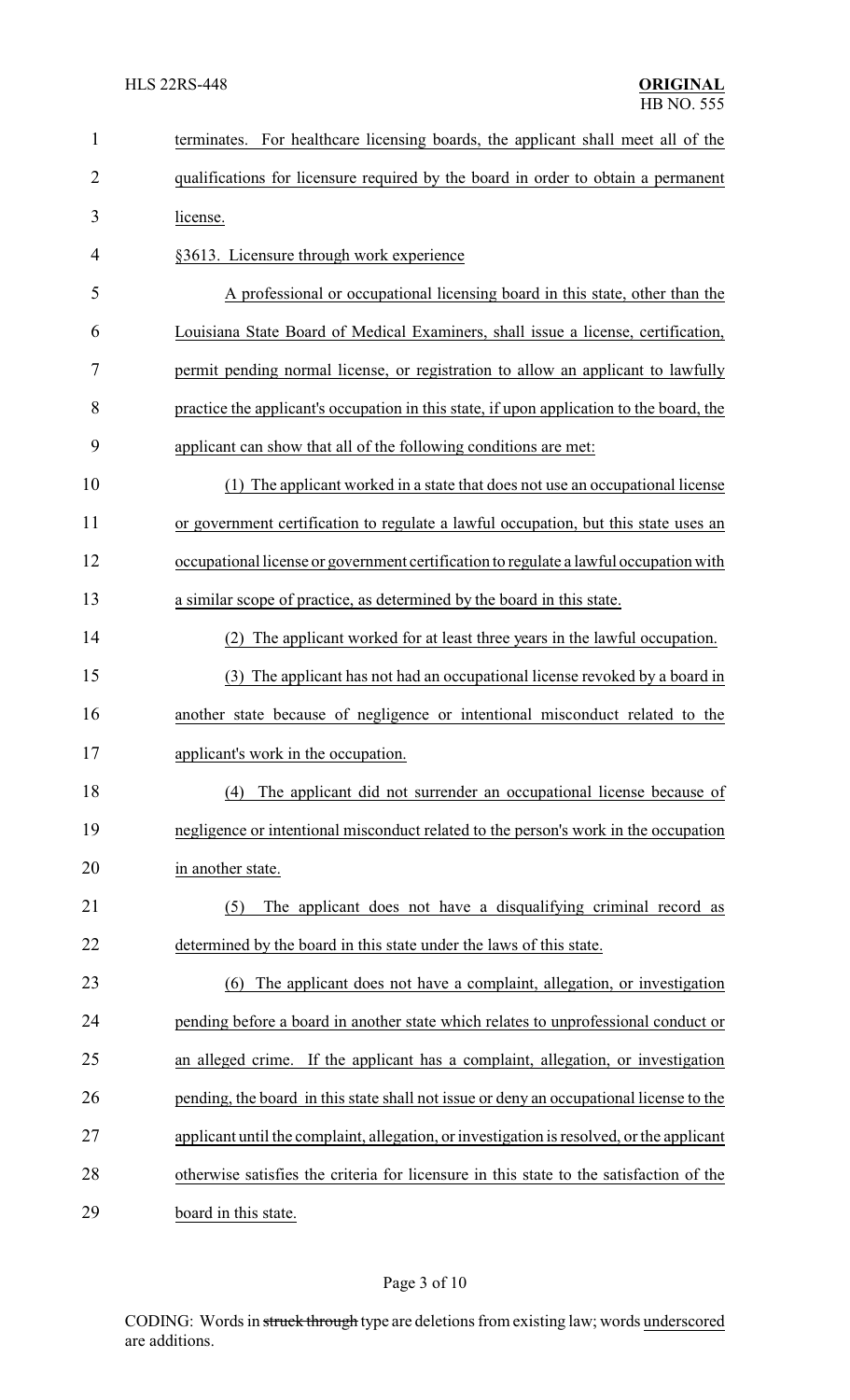| 1              | The applicant pays all applicable fees in this state.                                    |  |
|----------------|------------------------------------------------------------------------------------------|--|
| $\overline{2}$ | The applicant simultaneously applies for a permanent license; if the<br>(8)              |  |
| 3              | applicant fails to qualify for a permanent license as determined by the occupational     |  |
| 4              | or licensing board once the permanent application is vetted, the permit automatically    |  |
| 5              | For healthcare licensing boards, the applicant shall meet all of the<br>terminates.      |  |
| 6              | qualifications for licensure required by the board in order to obtain a permanent        |  |
| 7              | license.                                                                                 |  |
| 8              | §3614. Licensure through private certification and work experience                       |  |
| 9              | A professional or occupational licensing board in this state, other than the             |  |
| 10             | Louisiana State Board of Medical Examiners, shall issue a license, certification,        |  |
| 11             | permit pending normal license, or registration to allow an applicant to lawfully         |  |
| 12             | practice the applicant's occupation in this state, if upon application to the board, the |  |
| 13             | applicant can show that all of the following conditions are met:                         |  |
| 14             | The applicant worked in a state that does not use an occupational license                |  |
| 15             | or government certification to regulate a lawful occupation, but this state uses an      |  |
| 16             | occupational license or government certification to regulate a lawful occupation with    |  |
| 17             | a similar scope of practice, as determined by the board in this state.                   |  |
| 18             | (2) The applicant worked for at least two years in the lawful occupation.                |  |
| 19             | (3) The applicant holds a current and valid private certification in the lawful          |  |
| 20             | occupation.                                                                              |  |
| 21             | The private certification organization holds the applicant in good<br>(4)                |  |
| 22             | standing.                                                                                |  |
| 23             | The applicant does not have a disqualifying criminal record as<br>(5)                    |  |
| 24             | determined by the board in this state under the laws of this state.                      |  |
| 25             | (6) The applicant has not had an occupational license revoked by a board in              |  |
| 26             | another state because of negligence or intentional misconduct related to the             |  |
| 27             | applicant's work in the occupation.                                                      |  |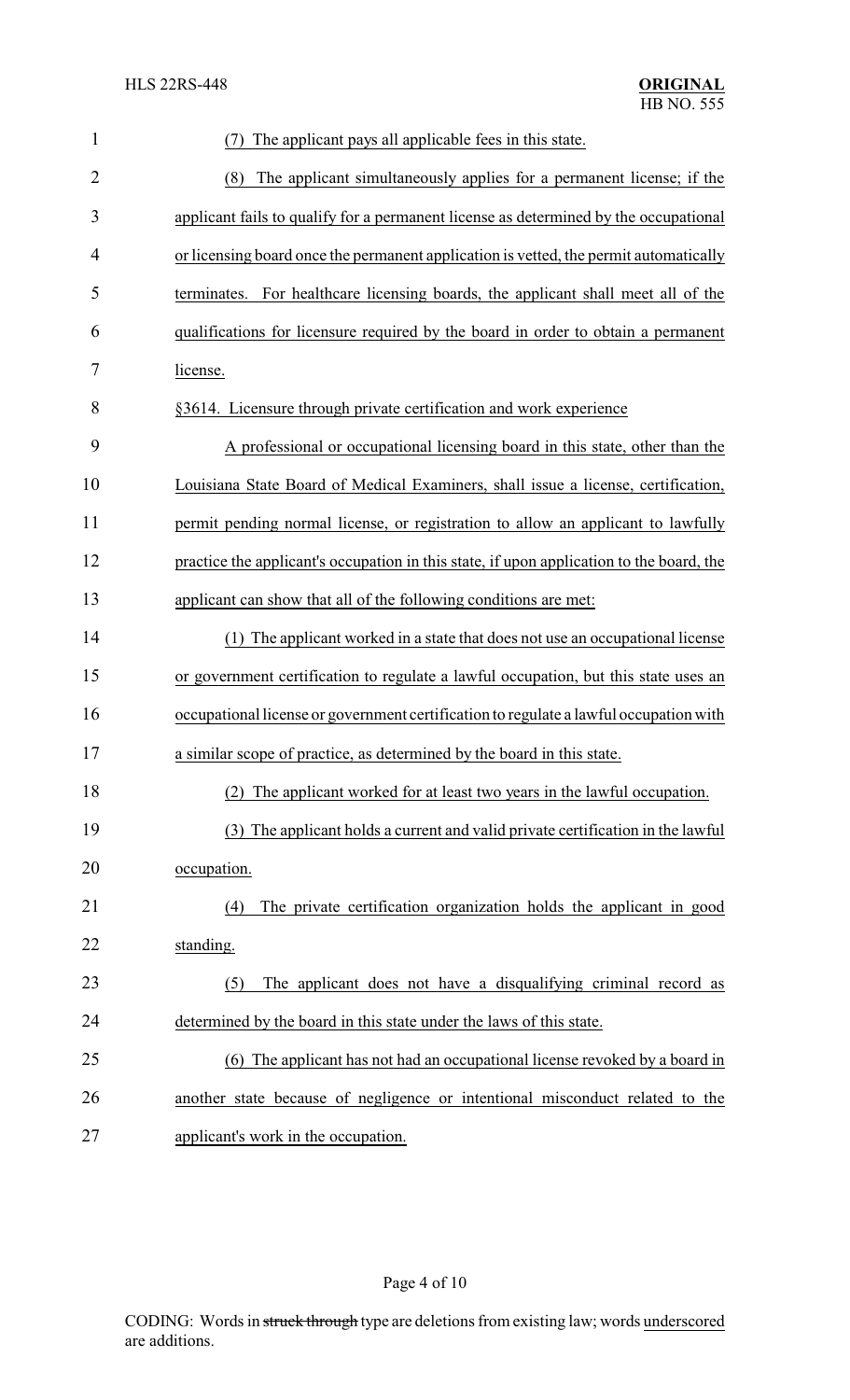| $\mathbf{1}$   | The applicant did not surrender an occupational license because of<br>(7)                 |  |
|----------------|-------------------------------------------------------------------------------------------|--|
| $\overline{2}$ | negligence or intentional misconduct related to the person's work in the occupation       |  |
| 3              | in another state.                                                                         |  |
| 4              | The applicant does not have a complaint, allegation, or investigation<br>(8)              |  |
| 5              | pending before a board in another state which relates to unprofessional conduct or        |  |
| 6              | an alleged crime. If the applicant has a complaint, allegation, or investigation          |  |
| 7              | pending, the board in this state shall not issue or deny an occupational license to the   |  |
| 8              | applicant until the complaint, allegation, or investigation is resolved, or the applicant |  |
| 9              | otherwise satisfies the criteria for licensure in this state to the satisfaction of the   |  |
| 10             | board in this state.                                                                      |  |
| 11             | The applicant pays all applicable fees in this state.<br>(9)                              |  |
| 12             | The applicant simultaneously applies for a permanent license; if the<br>(10)              |  |
| 13             | applicant fails to qualify for a permanent license as determined by the occupational      |  |
| 14             | or licensing board once the permanent application is vetted, the permit automatically     |  |
| 15             | terminates. For healthcare licensing boards, the applicant shall meet all of the          |  |
| 16             | qualifications for licensure required by the board in order to obtain a permanent         |  |
| 17             | license.                                                                                  |  |
| 18             | §3615. Temporary permit pending licensure by Louisiana State Board of Medical             |  |
| 19             | Examiners                                                                                 |  |
| 20             | A. The Louisiana State Board of Medical Examiners shall issue a temporary                 |  |
| 21             | permit, pending permanent licensure, to lawfully practice an occupation regulated         |  |
| 22             | by the Louisiana State Board of Medical Examiners in this state if, upon application      |  |
| 23             | to the Louisiana State Board of Medical Examiners, the applicant can show that all        |  |
| 24             | of the following conditions are met:                                                      |  |
| 25             | (1) The applicant holds a current and valid license in another state to practice          |  |
| 26             | medicine or any other allied health profession which is regulated in this state by the    |  |
| 27             | Louisiana State Board of Medical Examiners.                                               |  |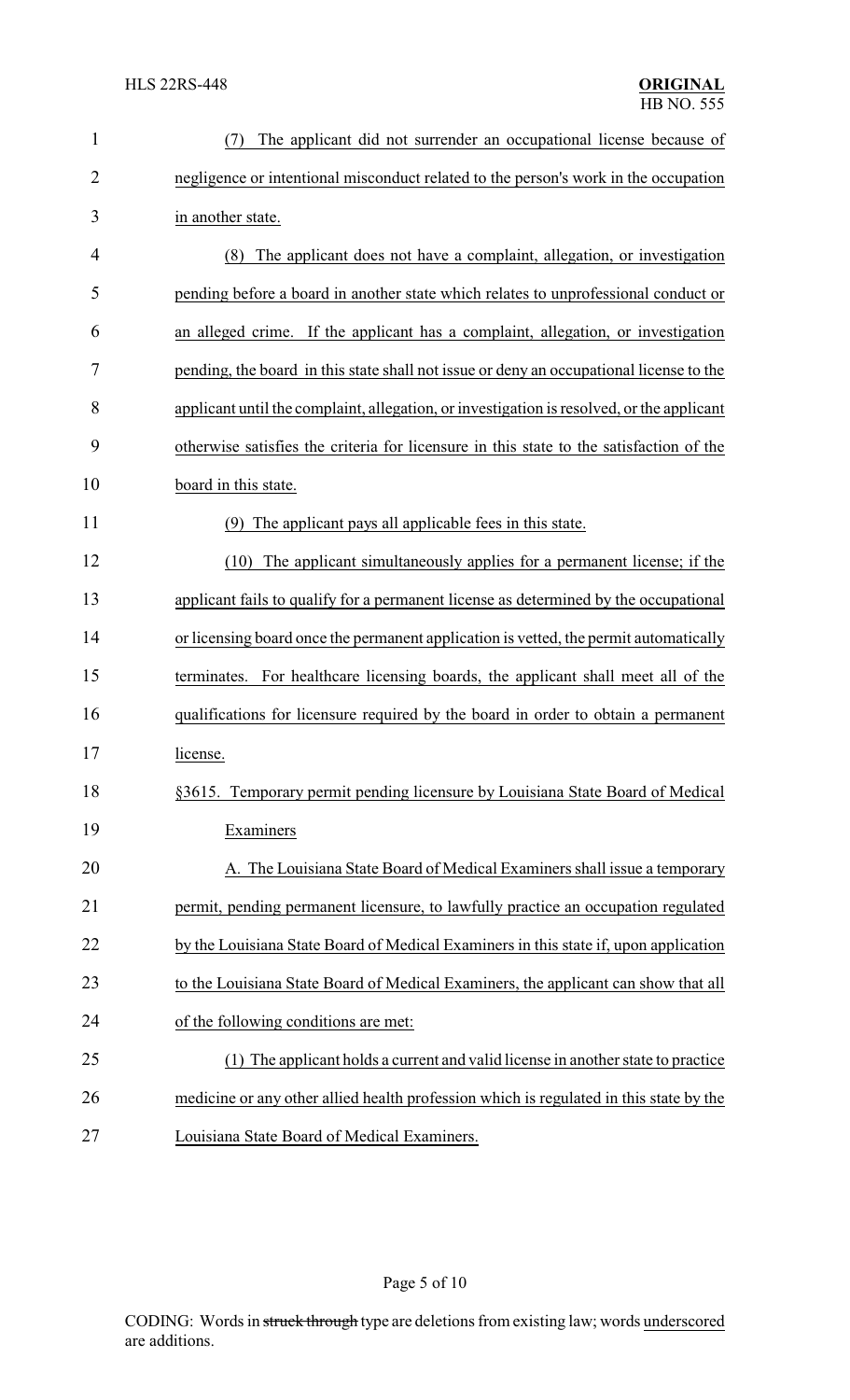| $\mathbf{1}$   | The applicant has held the out of state license in good standing, as<br>(2)            |
|----------------|----------------------------------------------------------------------------------------|
| $\overline{2}$ | defined by the Louisiana State Board of Medical Examiners in this state, for the three |
| 3              | years immediately prior to the application in this state.                              |
| 4              | (3) The applicant has passed all examinations and met all education, training,         |
| 5              | and experience standards required by the board in the applicant's state of current     |
| 6              | licensure, as long as such standards are, as determined by the Louisiana State Board   |
| 7              | of Medical Examiners, substantially equivalent to the requirements of this state.      |
| 8              | (4) The applicant has not had an occupational license revoked by a board in            |
| 9              | any state for any reason.                                                              |
| 10             | (5) The applicant has not surrendered an occupational license in another state         |
| 11             | for any reason.                                                                        |
| 12             | The applicant is not currently the subject of a pending complaint or<br>(6)            |
| 13             | investigation before a licensing board in another state.                               |
| 14             | The applicant successfully passes any rules examination or other<br>(7)                |
| 15             | preliminary requirement for issuance of a temporary permit deemed necessary by the     |
| 16             | board to ensure the protection of the health and safety of the public in the provision |
| 17             | of medical care.                                                                       |
| 18             | (8) The applicant pays all applicable fees in this state.                              |
| 19             | (9) The applicant simultaneously applies for a permanent license in this state.        |
| 20             | B. The temporary permit provided for herein expires automatically if the               |
| 21             | application for permanent license is denied.                                           |
| 22             | C. The board shall act on the application for temporary permit within thirty           |
| 23             | days of receipt of a completed application and notify the applicant in writing of the  |
| 24             | decision.                                                                              |
| 25             | D. The board may immediately revoke any temporary permit issued under                  |
| 26             | this Section when such action is necessary for the protection of the health and safety |
| 27             | of the public.                                                                         |
| 28             | E. The application for permanent licensure provided for in Paragraph $(A)(9)$          |
| 29             | of this Section shall be processed by the board in the normal manner, applying all     |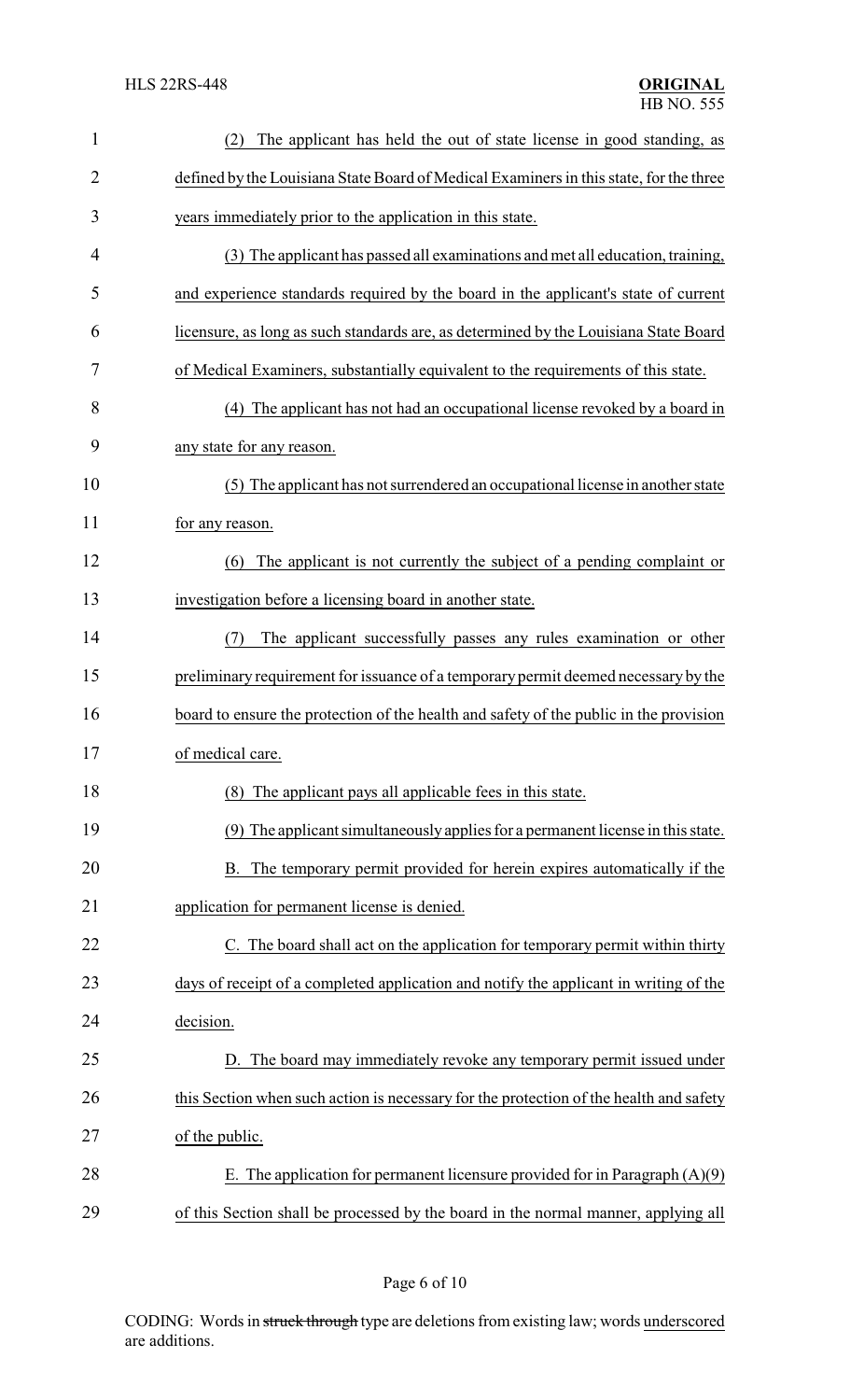| $\mathbf{1}$   | customary requirements and criteria for permanent licensure. The temporary permit       |
|----------------|-----------------------------------------------------------------------------------------|
| $\overline{2}$ | process herein is established as a courtesy and convenience and expressly confers no    |
| 3              | special expectation of, nor creates any right to, permanent licensure.                  |
| 4              | D. An applicant may seek judicial review of the denial of an application for            |
| 5              | permanent licensure in accordance with the provisions of the Louisiana                  |
| 6              | Administrative Procedure Act.                                                           |
| 7              | §3616. Jurisprudential examination                                                      |
| 8              | The board in this state may require a person to pass a jurisprudential                  |
| 9              | examination specific to relevant state laws that regulate the occupation if an          |
| 10             | occupational license or government certification in this state requires a person to     |
| 11             | pass a jurisprudential examination specific to relevant state statutes and              |
| 12             | administrative rules that regulate the occupation.                                      |
| 13             | §3617. Written decision required; appeals                                               |
| 14             | A. The board in this state shall provide the applicant with a written decision          |
| 15             | regarding the application for an occupational license within thirty calendar days after |
| 16             | receiving an application.                                                               |
| 17             | B.(1) The applicant may appeal any of the following decisions made by a                 |
| 18             | board, in a court of general jurisdiction:                                              |
| 19             | (a) Denial of an occupational license.                                                  |
| 20             | (b) Determination of the occupation.                                                    |
| 21             | Determination of the similarity of the scope of practice of the<br>(c)                  |
| 22             | occupational license issued.                                                            |
| 23             | (d) Any other determinations made pursuant to this Chapter.                             |
| 24             | The court shall determine all questions of law, including the<br>(2)                    |
| 25             | interpretation of a constitutional or statutory provision or a rule adopted by a board, |
| 26             | without regard to any previous determination that may have been made on the             |
| 27             | question in any action before the board.                                                |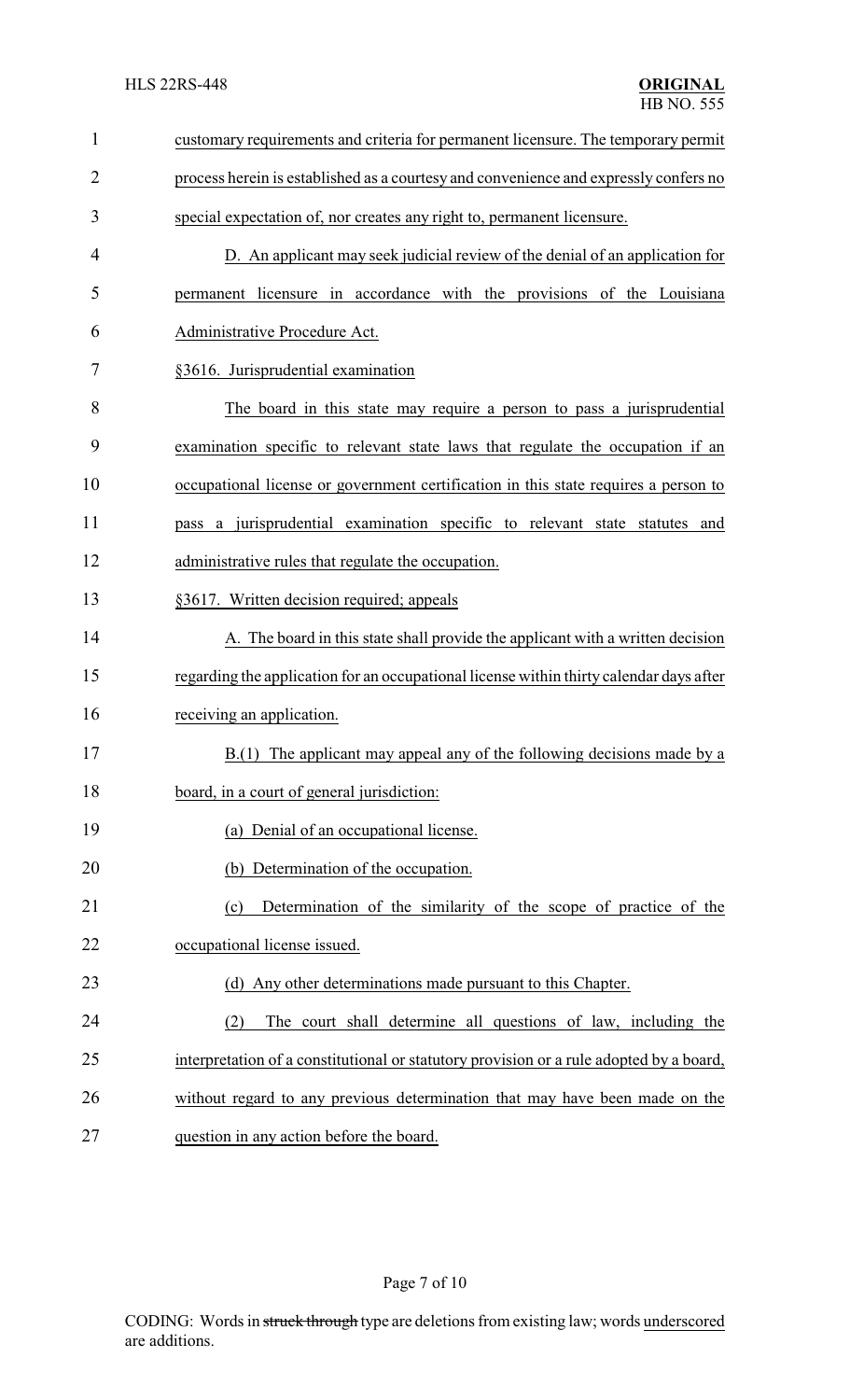| $\mathbf{1}$   | §3618. Application of law                                                              |
|----------------|----------------------------------------------------------------------------------------|
| $\overline{2}$ | A. A person who obtains licensure pursuant to this Chapter is subject to all           |
| 3              | laws regulating the occupation in this state and the jurisdiction of the board in this |
| 4              | state.                                                                                 |
| 5              | B. This Chapter preempts laws by township, municipal, parish and other                 |
| 6              | governments in the state which regulate occupational licenses or government            |
| 7              | certifications.                                                                        |
| 8              | C. Nothing in this Chapter shall be construed to prohibit an applicant from            |
| 9              | proceeding under the existing licensure, certification, or registration process        |
| 10             | established by a professional or occupational licensing board in this state.           |
| 11             | D. The provisions of this Chapter do not apply to any of the following:                |
| 12             | An applicant covered under the Nurse Licensure Compact.<br>(1)                         |
| 13             | (2) Any license issued and regulated under the judicial branch of government           |
| 14             | including the state supreme court.                                                     |
| 15             | §3619. Rules                                                                           |
| 16             | Professional or occupational licensing boards in this state shall adopt rules          |
| 17             | in accordance with the Administrative Procedure Act as is necessary to implement       |
| 18             | the provisions of this Chapter.                                                        |

# DIGEST

The digest printed below was prepared by House Legislative Services. It constitutes no part of the legislative instrument. The keyword, one-liner, abstract, and digest do not constitute part of the law or proof or indicia of legislative intent. [R.S. 1:13(B) and 24:177(E)]

| HB 555 Original | 2022 Regular Session | Charles Owen |
|-----------------|----------------------|--------------|
|-----------------|----------------------|--------------|

**Abstract:** Allows persons who hold occupational licenses or other credentials in another state to apply for licensure in this state based on the out-of-state license or credentials.

Proposed law defines "professional or occupational licensing board", hereinafter "board".

Proposed law requires a board in this state to issue licensure to an applicant who can show upon application that the applicant:

- (1) Holds a valid occupational license in another state with a similar scope of practice.
- (2) Has held that license for a year.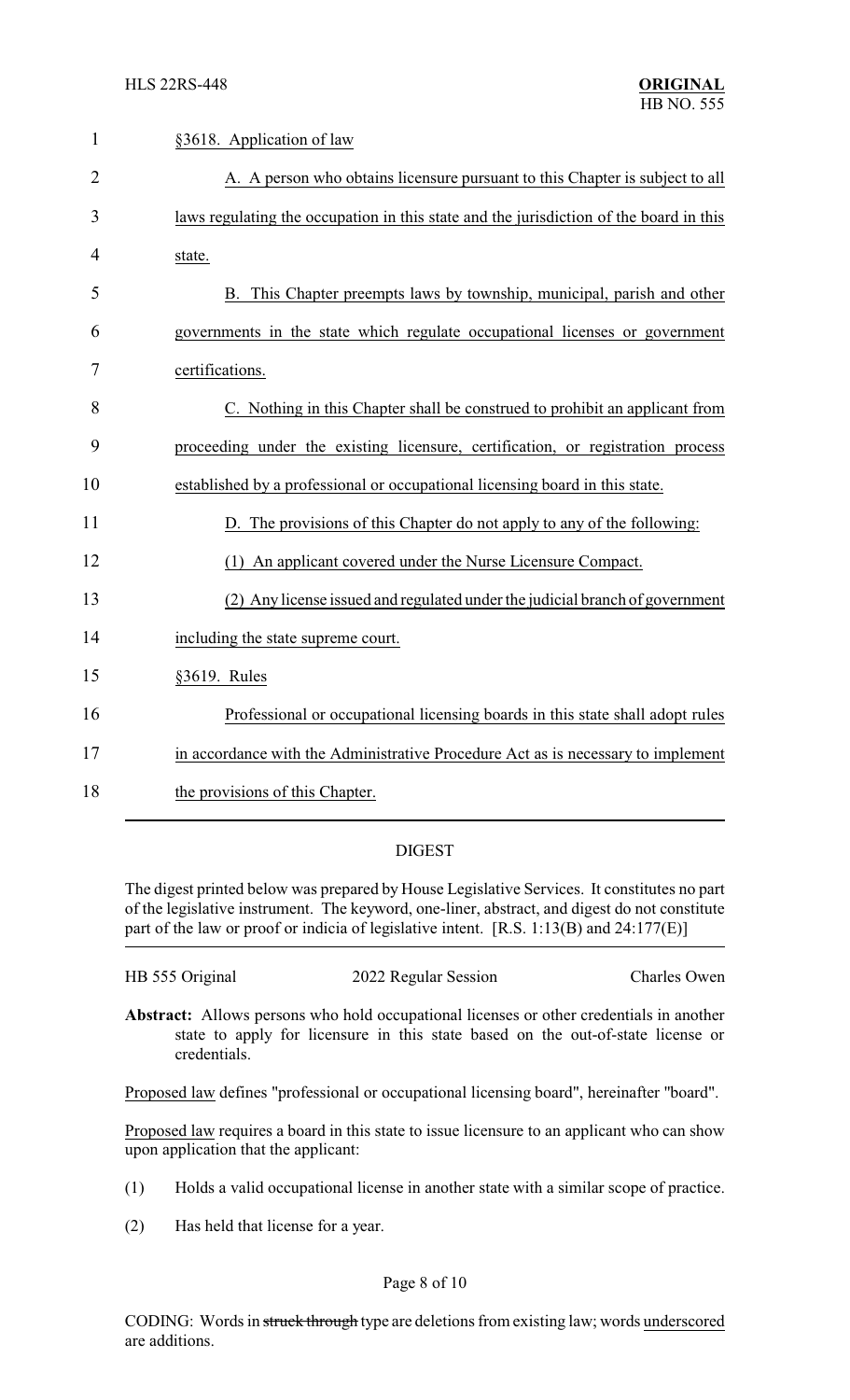- (3) Has passed all exams and met all skill and training standards required in the other state.
- (4) Is in good standing with the board in the other state.
- (5) Does not have a disqualifying criminal record as determined by the board in this state.
- (6) Has not had any license revoked by a board because of negligence or intentional misconduct related to his occupation.
- (7) Has not surrendered a license because of negligence or intentional misconduct related to his occupation.
- (8) Does not have a complaint, allegation, or investigation pending before a board.
- (9) Has paid all applicable fees.
- (10) Simultaneously applies for a permanent license.

Proposed law requires a board in this state to issue licensure to an applicant who can show upon application that the applicant:

- (1) Worked in a state that does not use licensure to regulate an occupation that is similar to an occupation regulated under licensure in this state.
- (2) Worked for at least three years in that occupation.
- (3) Satisfies the requirements of conditions 5-10 listed above.

Proposed law requires a board in this state to issue licensure to an applicant who can show upon application that the applicant:

- (1) Worked in a state that does not use licensure to regulate an occupation that is similar to an occupation regulated under licensure in this state.
- (2) Worked for at least two years in the lawful occupation.
- (3) Holds a current and valid private certification in the lawful occupation.
- (4) Is held in good standing by the private certification organization.
- (5) Satisfies all requirements of conditions 5-10 listed above.

Proposed law requires the La. State Board of Medical Examiners (LSBME) to issue a permit pending normal license to an applicant who can show upon application that the applicant:

- (1) Holds a current and valid license in another state to practice medicine or any other allied health profession which is regulated in this state by the LSBME.
- (2) Has held the out of state license in good standing, as defined by the LSBME in this state, for the three years immediately prior to the application in this state.
- (3) Has passed all examinations and met all education, training, and experience standards required by the board in the applicant's state of current licensure, as long as such standards are, as determined by the LSBME, substantially equivalent to the requirements of this state.

#### Page 9 of 10